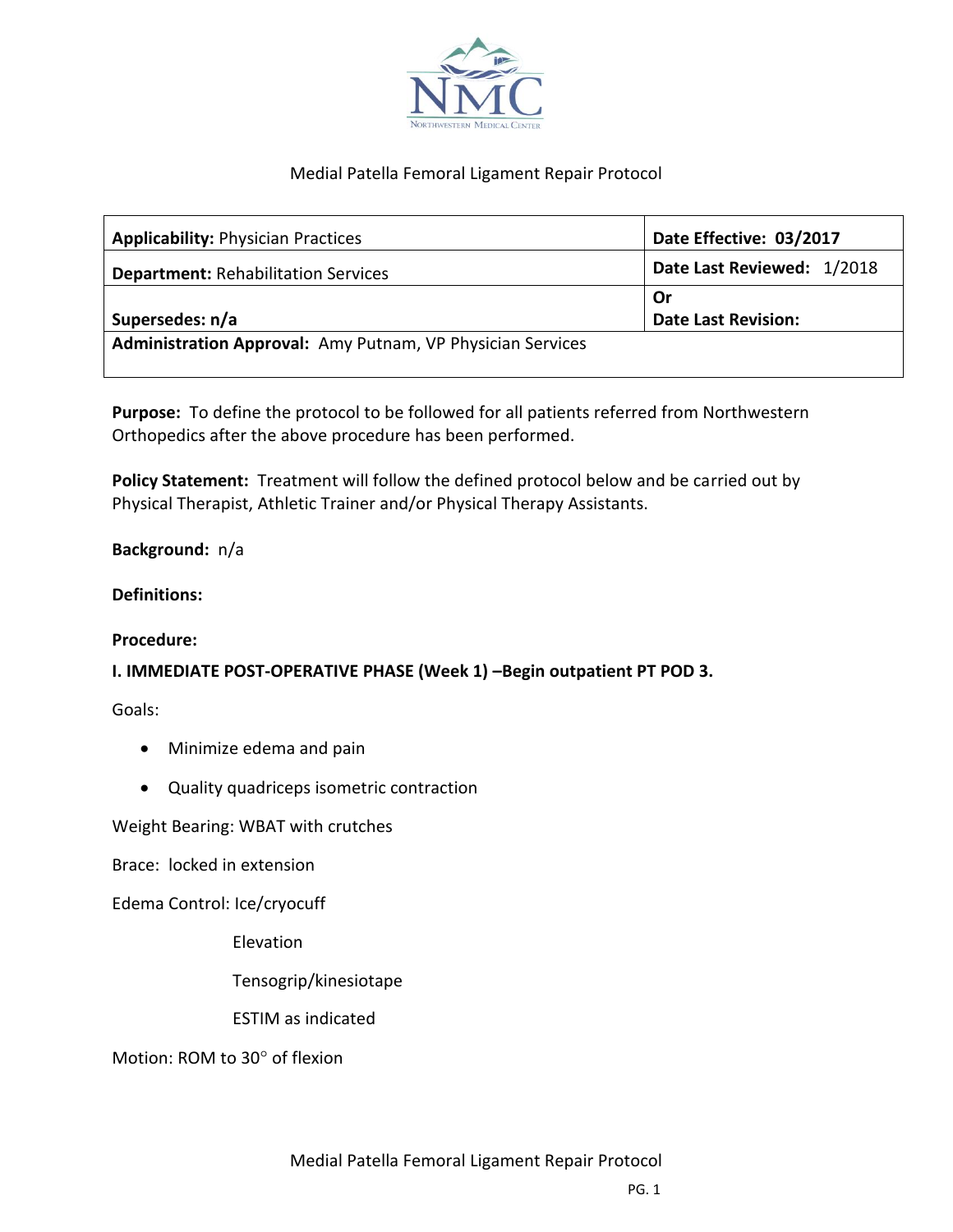

Suggested Exercises:

A/PROM knee 0-30

Quadriceps isometrics

Ankle pumps

Straight Leg Raises

Hip Adduction

Flexibility: Hamstring Stretches, Calf Stretches

## **II. ACUTE PHASE (Week 2-6)**

Goals:

- Resolve edema and pain
- Quad strengthening especially VMO
- Progression of ROM

Weight Bearing: WBAT wean from crutches

Brace: Open brace to 0-30° when able to perform SLR without lag then progressively open brace per motion guidelines below.

DC brace to sleep at 2 weeks

Edema Control: Ice/cryocuff

Elevation

Tensogrip/kinesiotape

ESTIM as indicated

Motion: at least :  $0 - 60^\circ$  week 2

0-90 week 4

Full week 6-8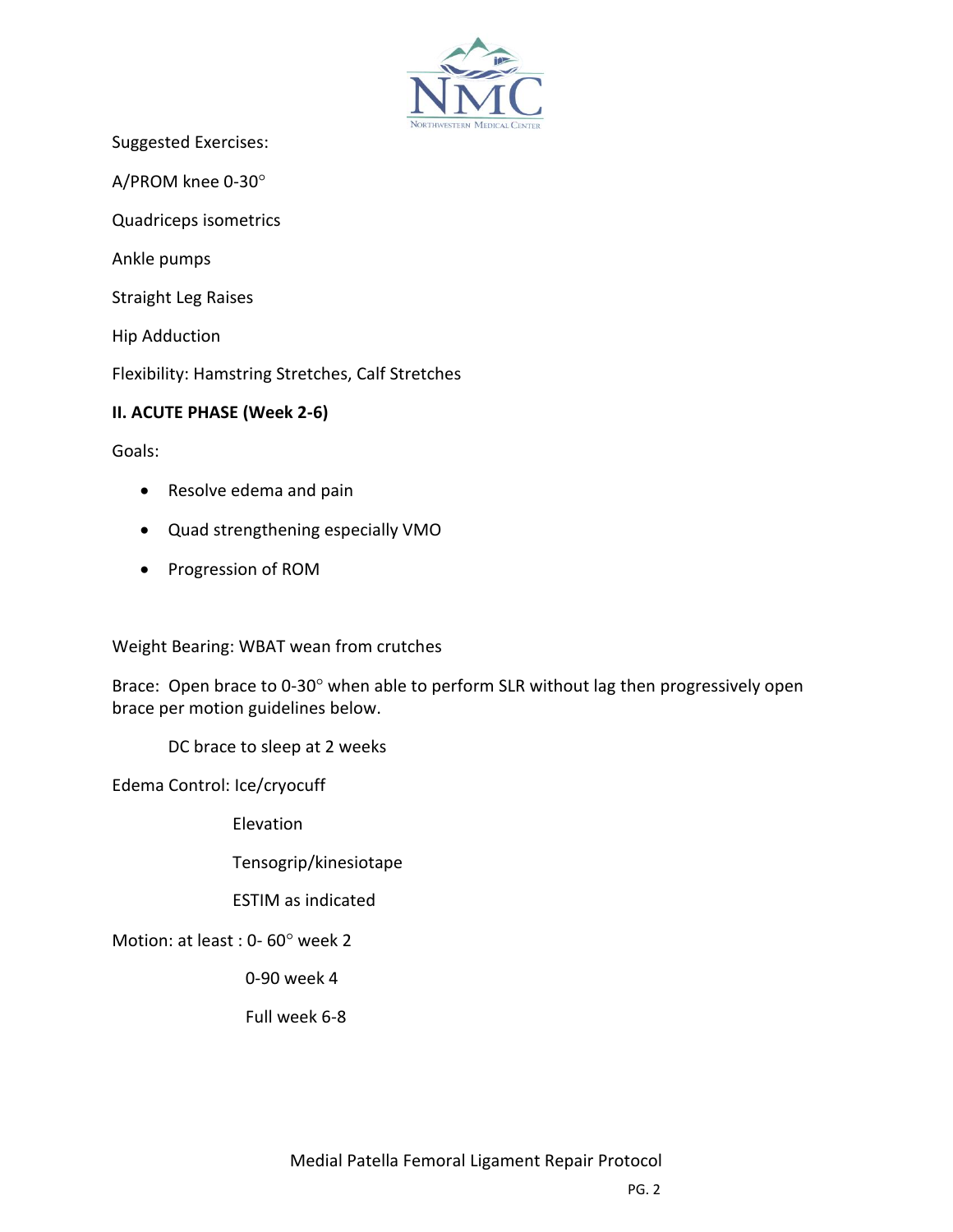

Suggested Exercises:

Continue phase 1 exercises add-

Knee extension 60-0 within painfree arc

Initiate Quadriceps muscle training

Proprioception training

Stationary bike in brace when ROM allows

# **III. SUBACUTE PHASE - MODERATE PROTECTION (Week 6-12)**

Goals:

Improve muscular strength and control without exacerbation of symptoms. Functional exercise movements

Criteria to Progress to Phase III:

- 1. Minimal inflammation/pain
- 2. ROM (0-near full flexion)
- 3. Strong quadriceps contraction

Brace: DC at 6 weeks

Suggested Exercises: muscle stimulation to quadriceps (if needed)

4 way Hip Machine (hip adduction, abduction, extension, and flexion)

Lateral Step-Ups (if able) Front Step-Ups (if able) Squats against wall (0-60 degrees)\*

Proprioception and balance activities

**Note Well:** n/a **Monitoring Plan:** Rehab chart audits **Related Policies:** n/a **References:** n/a

**Reviewers:** Rehab and Orthopedics